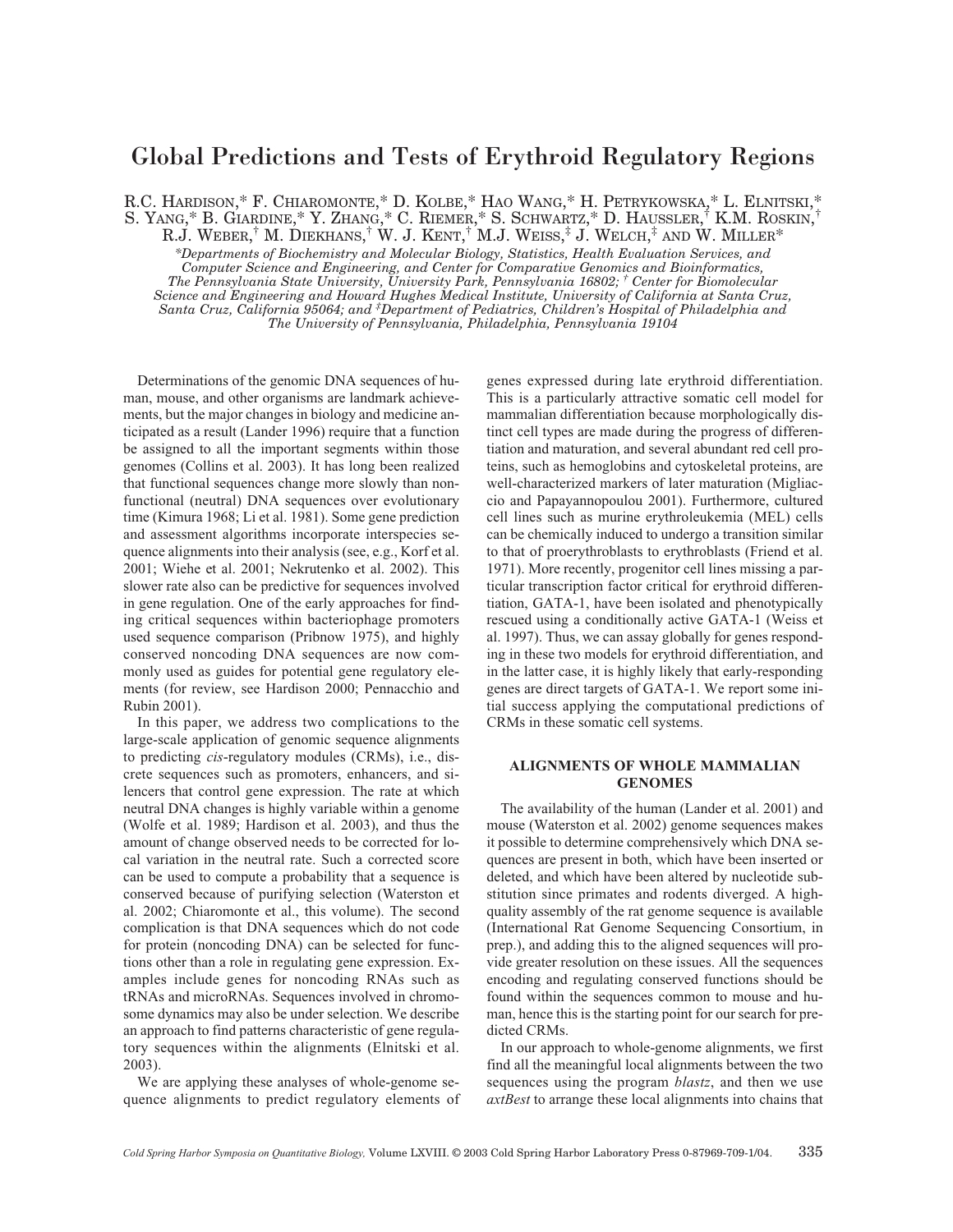reflect blocks of conserved synteny, which can be many megabases in length (Schwartz et al. 2003). Further layers of chaining reflect duplications, inversions, and other events (Kent et al. 2003). All sequences in one genome are given the opportunity to align with sequences in the other, hence it is an all-versus-all alignment; no prior deductions about blocks of conserved synteny are used. The scoring parameters have been optimized for long mammalian genomic DNA sequences (Chiaromonte et al. 2002) and can be set to achieve high sensitivity with very little noise (Schwartz et al. 2003). Although it is not possible at present to know definitively that all the homologous sequences have been aligned, it is likely that the vast majority have been.

When interpreting the results of interspecies sequence alignments, it is important to distinguish the part of the genome derived from the last common ancestor, which we refer to as the "ancestral" portion, from the part that arose only along one lineage (Fig. 1). Virtually all lin-

eage-specific insertions result from retrotransposition events (Lander et al. 2001); these are not aligned in our procedure (Schwartz et al. 2003). Lineage-specific segmental duplications comprise about 6% of the human genome (Bailey et al. 2002), but all copies can align with the comparison species. The ancestral portion is the nonrepetitive DNA plus the repeats that were present in the last common ancestor. Orthologous ancestral repeats are included in alignments that begin in adjacent single-copy regions. The ancestral repeats are relics of transposable elements that were active prior to the primate–rodent divergence but no longer transpose. Although a very small fraction of ancestral repeats have been implicated in regulation of gene expression (Jordan et al. 2003), the vast majority have no identifiable function. Hence, the aligned orthologous copies in human and mouse represent a good model for evolution in neutral DNA (Waterston et al. 2002; Hardison et al. 2003).

To the extent that the alignments are comprehensive,



**Figure 1.** Events that cause sequence divergence over evolutionary time and variation in their rate of occurrence. Types of DNA sequences in the ancestor to rodents and primates are diagramed on the top line; these include coding exons, *cis*-regulatory modules (CRMs), and interspersed repeats from transposons (*brown angled boxes*), separated by single-copy DNA. The diagrams along the sides illustrate the accumulation of nucleotide substitutions (*stars*), large deletions (*absence of icons*), and insertions of new classes of transposons (*green* and *purple angled boxes*) in the lineage to mouse (*left*) and human (*right*). Sequences that were in the ancestor and have not been deleted can align between human and mouse (*bottom diagram*). From the human–mouse alignments, one can infer the substitutions per site in the ancestral repeats (AR), the amount deleted (nonaligning fraction of the ancestral genome), and the amount of DNA inserted (fraction lineage-specific repeats) in 1-Mb nonoverlapping windows (2782 in the human genome). The graphs in the center column show the distribution of these values for the three processes of DNA change.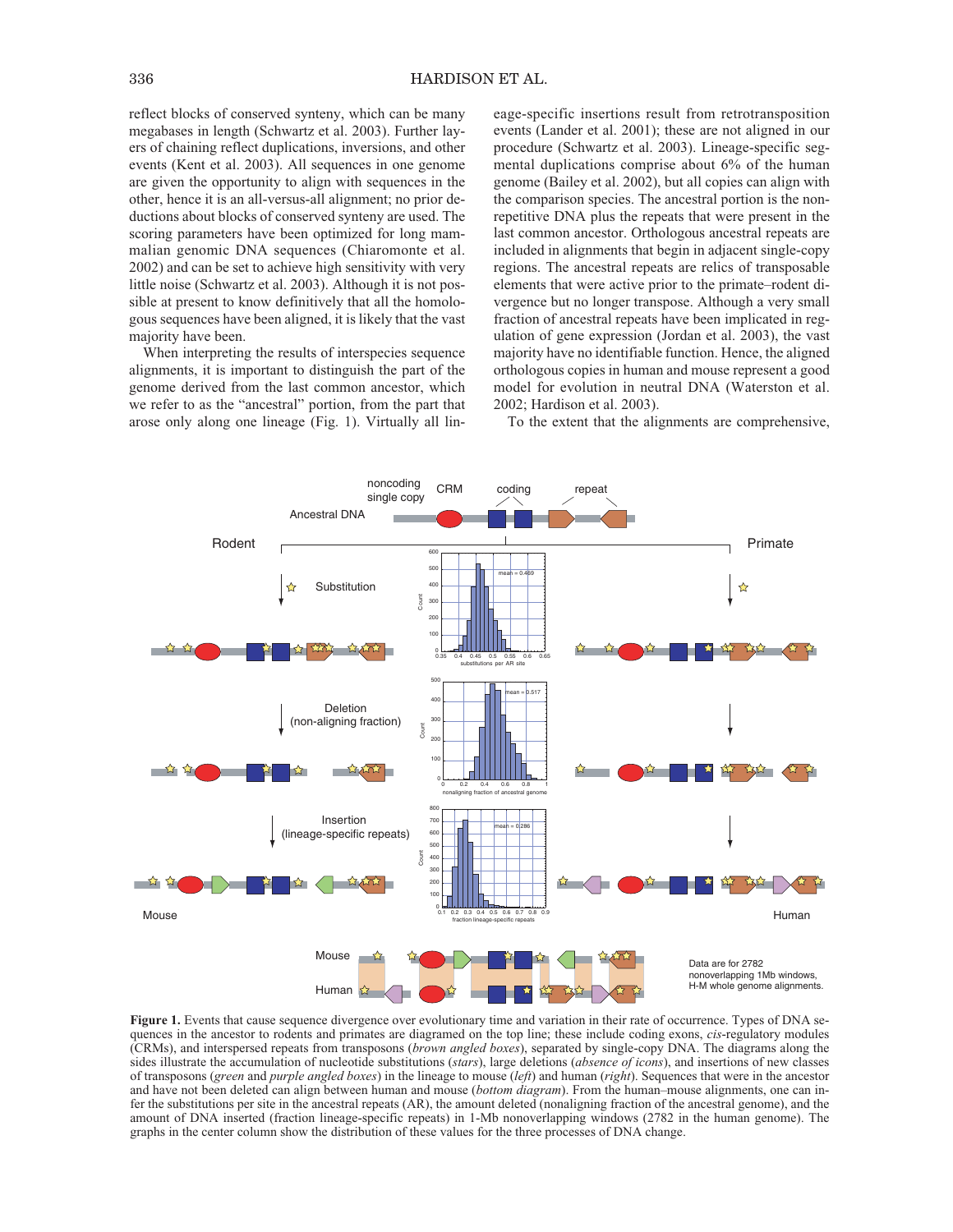one can draw an informative inference about the nonaligning part of the ancestral portion of a genome—it is not likely to be present in the other genome. Because we do not align lineage-specific insertions, and lineage-specific duplicates can align, the simplest explanation for the sequences not being in the comparison genome is that they were deleted. Other analyses based on a relatively constant genome size in mammals also argue that the nonaligning fraction reveals deletions in the comparison genome (Waterston et al. 2002).

Genome sequences of additional species, such as rat (International Rat Genome Sequencing Consortium, in prep.), are being assembled as large-scale genomic sequence and analysis projects move into more functional and analytical studies (Collins et al. 2003). Pair-wise and multiple alignments of these sequences are regularly updated and made available on the UCSC Genome Browser (Kent et al. 2002) at http://genome.ucsc.edu. Additional mammalian genome sequences substantially improve the power of sequence alignment techniques to resolve functional from nonfunctional DNA sequences (Thomas et al. 2003).

#### **CONSERVATION AND SELECTION**

About 40% of the human genome aligns with sequences in the mouse genome. As expected, almost all (99%) of the genes align between the genomes. These account for at most 2% of the human genome, and they are obviously under selective constraint. The other 38% of the human genome that does not code for protein but still aligns with mouse should include gene regulatory sequences and other functional noncoding sequences. However, these alignments also include much neutral DNA; e.g., about one-fourth of all the ancestral repeats in humans align with orthologs in mouse. All the sequences that align between mouse and human are conserved in the sense that they are present in both species, but the goal is to identify the sequences that are subject to purifying selection. It is the latter sequences that are playing a role in some conserved function.

A major complication to answering this question is that the rate of neutral evolution varies across the genome. The distribution of nucleotide substitutions per site in ancestral repeats (computed on 1-Mb nonoverlapping windows) is quite wide (Fig. 1), reflecting substantial regional variation in the underlying neutral substitution rate. In addition, the amount of DNA inferred to be deleted from mouse and the amount of transposable elements inserted and retained show substantial variation (Fig. 1). Furthermore, the amounts of neutral substitution, deletion, insertion (of LTR repeats), recombination, and single-nucleotide polymorphisms (SNPs) covary dramatically (Fig. 2A). Because the substitutions are measured in neutral DNA, different levels of selection cannot ex-



**Figure 2.** Covariation in divergence rates and application of an alignment score that accounts for local rate variation. (*A*) Correlation among the amounts of neutral substitution (in ARs) with large deletions (based on human–mouse alignments), insertions of LTR repeats, recombination, and SNPs in human. Correlations are shown for the original data and for residuals after the quadratic effects of fraction G+C, change in fraction G+C, and CpG island density have been removed (Hardison et al. 2003). The correlations of various divergence processes with insertion and retention of different classes of repeats is the subject of ongoing work. (*B*) The *Human Cons* track plots the *L* score giving the log-likelihood that alignments reflect selection for the mouse *Gata1* gene. The gene is transcribed from right to left. The upstream and intronic noncoding regions with high *L* scores correspond to previously described strong erythroid enhancers (Onodera et al. 1997).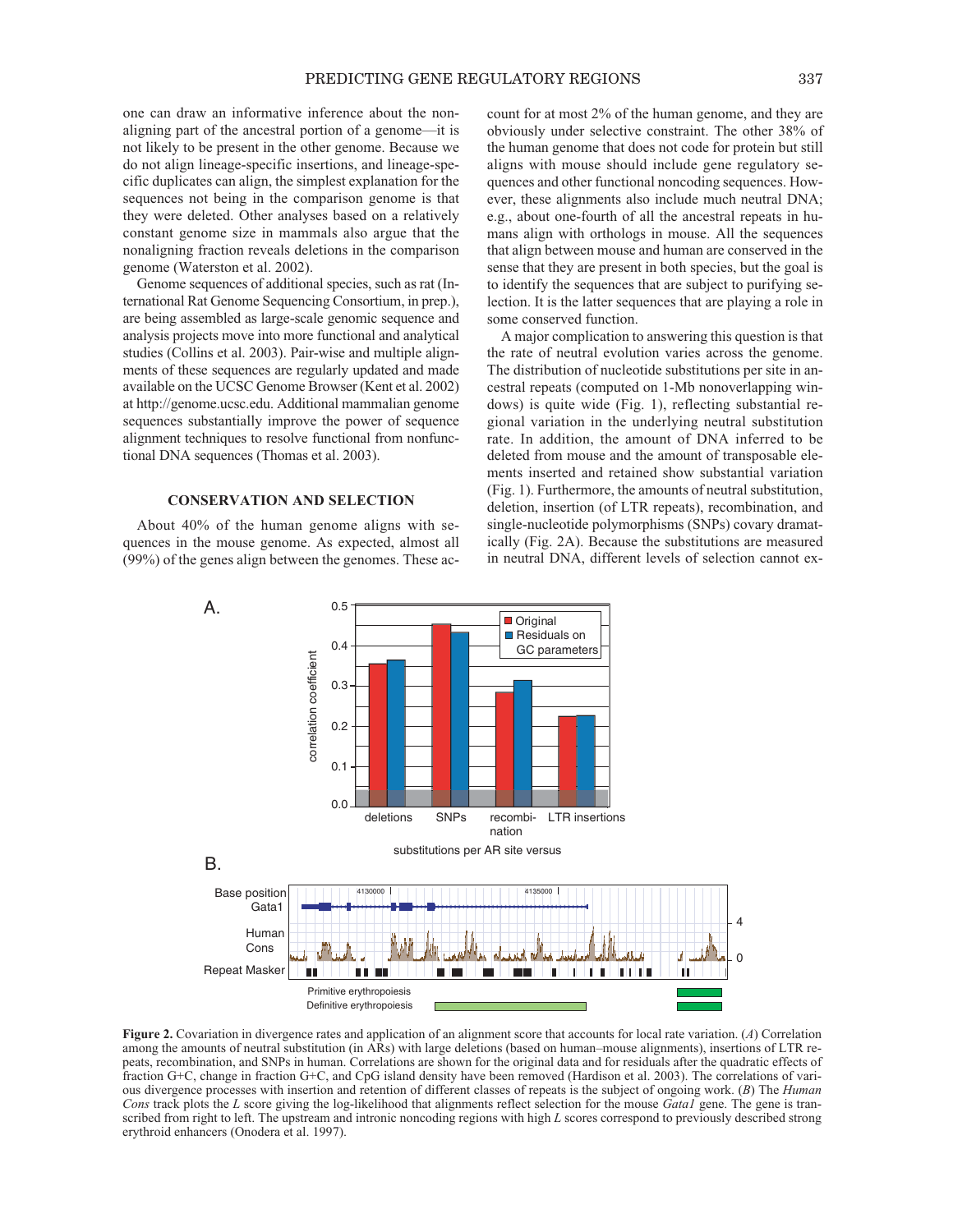plain the regional differences. Rather, the covariation in the various divergence processes appears to reflect an inherent tendency of large, megabase-sized regions to change at a fast or slow rate (Chiaromonte et al. 2001). The molecular and cellular basis for this inherent tendency to change is unknown, although it is possible that repair of double-stranded breaks could be at least part of the explanation (Lercher and Hurst 2002).

Given the variation in neutral substitution rates, the goal is to find aligning segments whose similarity significantly exceeds that expected from divergence at the local neutral rate. These should be the sequences subject to purifying selection. Indeed, the significance of a particular alignment score will vary substantially depending on the divergence rate of the surrounding DNA (Li and Miller 2002). Thus, the fraction of matching nucleotides for alignments in small (50 bp) windows was adjusted for the local neutral rate, empirically estimated from nearby aligning ancestral repeats. The overall distribution of these adjusted scores is broad; when compared to its neutral component (the distribution for ancestral repeats only) it presents a marked right-skewedness—i.e., increased frequencies on higher score values (Waterston et al. 2002). A statistical decomposition of this skewed overall distribution leads to the conclusion that about 5% of the human genome is under purifying selection (Waterston et al. 2002; Chiaromonte et al., this volume). This is over twice the amount of DNA that codes for protein, showing that the noncoding portion of the genome contributes significantly to the functional DNA. However, it is only about one-eighth of the conserved sequences, so a majority of the aligning sequences do not reflect selection for some function.

To make these scores more useful to biomedical scientists, *L* scores (or *Mouse Cons* and *Human Cons*) have been computed that convert locally adjusted similarity scores into probabilities that alignments in a given 50 bp result from selection. These can be accessed at the UCSC Genome Browser. An example of this track for the mouse *Gata1* gene shows that protein-coding exons, the first intron, the promoter, and a region about 3–4 kb further upstream are not only conserved (align), but are highly likely to be generated by selection (Fig. 2B). The upstream region corresponds to an enhancer that confers erythroid-specific expression during primitive erythropoiesis and collaborates with the intronic enhancer to activate expression during definitive erythropoiesis (Onodera et al. 1997). Thus, these scores, generated from the alignment scores adjusted for local rate variation, can be effective indicators of CRMs.

## **DISCRIMINATING CRMS FROM OTHER DNAs**

The *Mouse/Human Cons* or *L* scores are measures of alignment quality, where matches are favored more than mismatches, which are favored more than gaps. Noncoding DNA sequences with a high *L* score are more likely to be subject to purifying selection, and this set of sequences should contain CRMs regulating conserved functions. However, it should also contain other functional sequences such as genes encoding structural RNAs and microRNAs.

Therefore, we explored several computational approaches to analyzing interspecies genomic sequence alignments, aiming to develop computational methods to distinguish regulatory regions from neutrally evolving DNA. To do so, we employed statistical models that recognize alignment patterns characteristic of those seen in known CRMs. Alignments rich in these patterns need not be those that score highest in quality (e.g., a similarity score) or a likelihood of being under selection. Known enhancers and other CRMs tend to be clusters of highly conserved binding sites for transcription factors, but sequences between those binding sites are more variable between species. Thus, alignment quality measurements in the CRMs are usually less than those seen in regions under more uniform selection, such as coding exons.

Three training sets were collected from the wholegenome human–mouse alignments: (1) known CRMs, which are a set of 93 experimentally defined mammalian gene regulatory regions (accessible from GALA at http://www.bx.psu.edu/), (2) well-characterized exons (coding sequences, as a positive control), and (3) ancestral interspersed repeats (the major sequence class used for neutrally evolving DNA). Quantitative evaluation of statistical models that potentially could distinguish functional noncoding sequences from neutral DNA showed that discrimination based on frequencies of individual nucleotide pairs or gaps (i.e., of possible alignment columns) is only partially successful. In contrast, scoring procedures that include the alignment context, based on frequencies of short runs of alignment columns, achieve good separation between regulatory and neutral features (Elnitski et al. 2003).

The best-performing scoring function, called regulatory potential (*RP*) score, employs transition probabilities from two Markov models estimated on the training data. In practice, the procedure evaluates short strings of columns in the alignments, giving a higher value to those that occur more frequently in the CRMs training set than in the ancestral repeats set (Fig. 3). In this procedure, alignments are described using a reduced alphabet *A*. In each training set, we compute the frequencies with which short strings of alignment characters are followed by a particular alignment character. As an example, consider alignment columns to consist of two types of matches, those that involve G or C (S) and those that involve A or T (W), plus transitions (I), transversions (V), and gaps (G). A 5-symbol alphabet can thus describe the alignments. For short strings, the number of possible arrangements of these 5 symbols is computationally manageable. Therefore, we estimate the probability that any string of length *T* is followed by a particular symbol (transition probabilities), where *T* is the order of the Markov model. For example, the empirical frequencies of a pentamer, say WIISV, followed by a given symbol, say S (or W, I, V, G) are used to estimate the transition probabilities of a fifthorder Markov model.

More generally, for a Markov model of order *T*, we estimate the probability that within a regulatory region an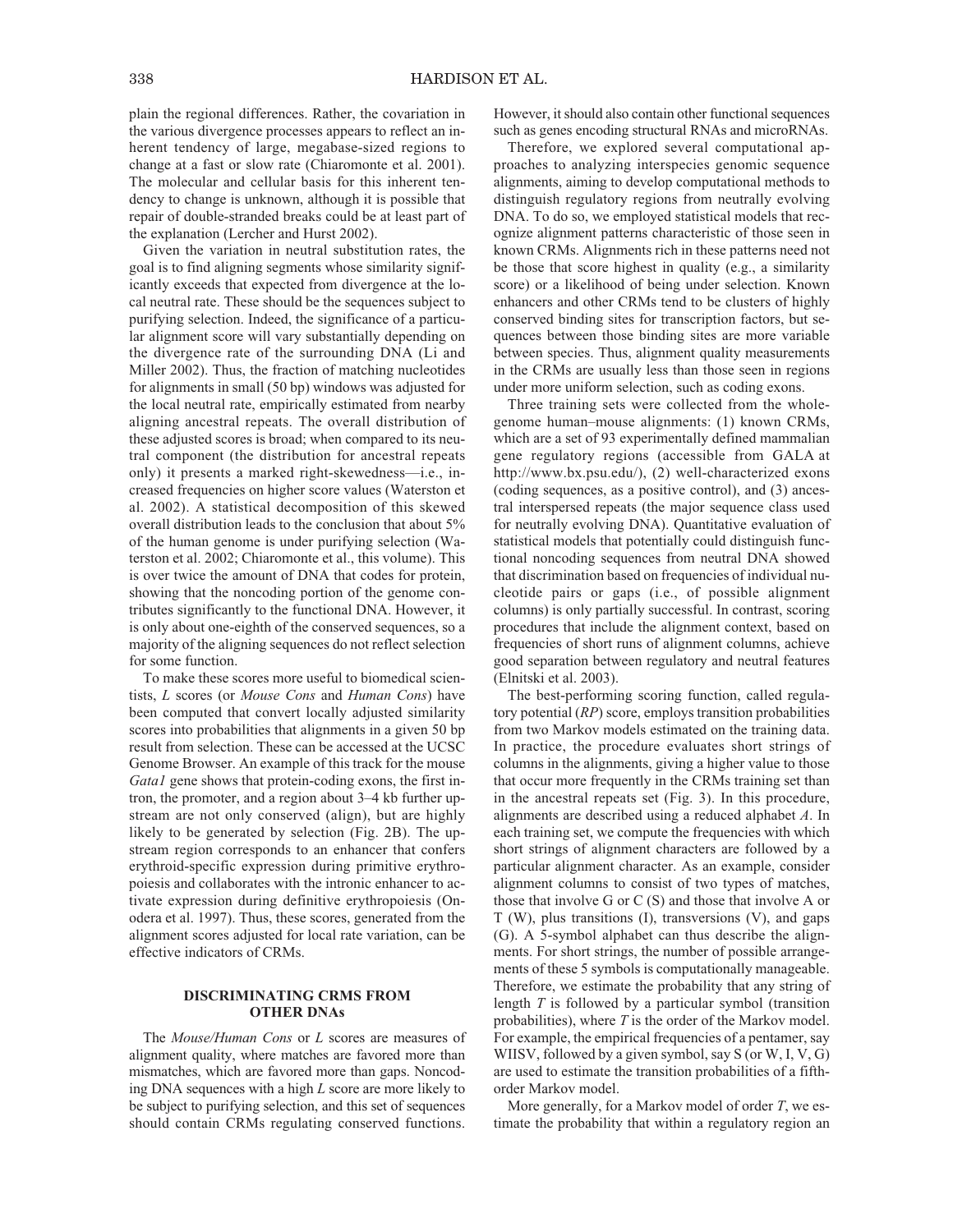

## **Genome-wide computation**

## **Training**

**Figure 3.** Genome-wide computation of regulatory potential (*RP*) scores. Diagrams on the right illustrate the use of two training sets, known regulatory regions (REG) and ancestral repeats (AR), to build Markov models describing the likelihood of a string of *T* alignment characters being followed by a particular alignment character. The alignment characters are from a collapsed alphabet (*A*) that describes mismatches, gaps, and different kinds of matches. The diagram on the left illustrates the application of these Markov models to calculate the log-likelihood that a segment of an alignment (window size *W*) fits with the model for a regulatory region rather than an ancestral repeat. This log-likelihood is the regulatory potential.

alignment character s is preceded by the string of characters  $s_{\text{-}T}$  to  $s_{\text{-}I}$  ( $p_{\text{REG}}[s/s_{\text{-}T}...s_{\text{-}I}]$  in Fig. 3) as the empirically observed frequency of the string *s-T*...*s-1s* divided by that of the string comprising the first *T* positions,  $s_{\tau}$ ... $s_{\tau}$ , in the CRMs training set. We then repeat the same estimation procedure on the ancestral repeats (*AR*) training set.

The *RP* score is computed for any alignment by dividing the transition probability for regulatory regions,  $p_{REG}(s|s_{-T}...s_{-I})$ , by that for ancestral repeats,  $p_{AR}(s|s_{-T}...s_{-I})$ *s-1*), at each position in the alignment, taking the logarithm, and summing over positions. This log-odds ratio is illustrated in Figure 3 for sliding windows of length *W*. When needed, the score is adjusted for the length of the alignment (Elnitski et al. 2003). The *RP* score has been computed in 50-bp windows (overlapping by 45 bp) for the human–mouse whole-genome alignments, using a 5 symbol collapsed alphabet and a fifth-order Markov model. These scores and plots of them are provided at the UCSC Genome Browser (http://genome.ucsc.edu, Nov. 2002 human assembly), and they are recorded in the database of *g*enomic DNA sequence *al*ignments and *a*nnotations, GALA (Giardine et al. 2003).

A validation study shows that this approach can separate the reference data set of 93 known regulatory regions from the ancestral repeat segments used in training (Fig. 4). Cross-validation studies also support the discriminatory power of the *RP* score (Elnitski et al. 2003). Of note, the accuracy of our predictive models should become even greater as additional regulatory sequences demonstrated through experimental approaches are added to the training set and as more alignments are added. Moreover, the same computational approach can be applied to discrimination among other functional classes, as training data from them become available.



**Figure 4.** Cumulative distribution of *RP* scores of alignments in several classes of DNA, evaluated using fifth-order Markov models and a 5-letter alphabet. Note the complete separation between regulatory regions and neutral DNA (ancestral repeats). The "bulk" alignments are a set picked at random from all alignments.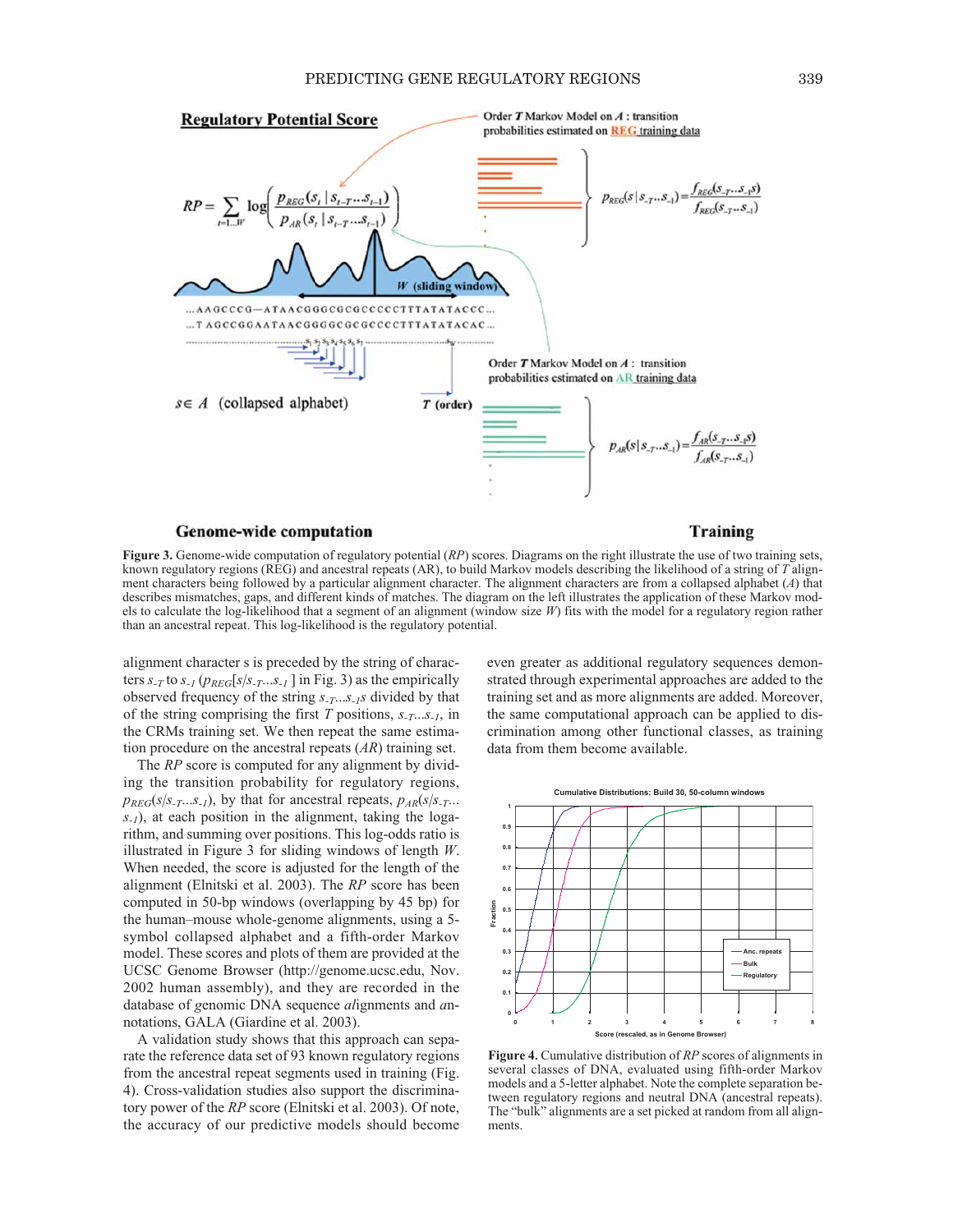## **CALIBRATION OF THE REGULATORY POTENTIAL SCORE**

Realizing that performance on the training set is seldom indicative of performance on new problems not already in the training set, we analyzed the ability of the *RP* score to find known regulatory regions in a well-studied gene complex. The goal is to find an optimal threshold for the *RP* score such that known CRMs are found with high efficiency (high sensitivity) while other noncoding sequences are largely excluded (high specificity). The complex of β-like globin genes (the *HBB* complex) on human Chromosome 11 was chosen for these calibration studies because proximal promoters and upstream regulatory sequences (within a few hundred base pairs of the promoters) have been identified for each active gene, and highlevel expression of all the genes is dependent on a distal (as much as 60 kb upstream) enhancer called the locus control region, or LCR (for review, see Forget 2001; Hardison 2001; Stamatoyannopoulos 2001). The LCR is marked by at least four DNase hypersensitive sites (HS1–HS4) that contribute individually and collectively to enhancer function (for review, see Hardison et al. 1997; Li et al. 2002). The five active genes are transcribed right to left in the diagram in Figure 5. A set of eleven intervals was compiled that cover each of the wellcharacterized CRMs for which experiments show clear, independent effects on regulation. DNA sequences that affect expression levels only in combination with other CRMs were not included. Four of the eleven intervals in the reference set were also in the training set used for the *RP* score. This limits the stringency of this test, but until a larger number of regulatory regions are carefully characterized, some overlap with the training set is difficult to avoid. The reference CRMs are covered by pair-wise and 3-way alignment scores and by the *RP* score, but with different values. Some CRMs, such as the LCR HS3 and the upstream regulatory regions of *HBBG1* and *HBBG2*, have higher *RP* scores than conservation scores.

We used the GALA database (Giardine et al. 2003) to organize and extract the necessary information for the calibration study to find an optimal *RP* threshold. GALA is a relational database with genome-wide information on genes (known and predicted), exons, gene products (including Gene Ontology descriptions; Ashburner et al. 2000), gene expression (including the GNF data using Affymetrix human and mouse gene chips; Su et al. 2002), human–mouse alignments, scores such as *L* and *RP* derived from the alignments, binding sites for transcription factors predicted by matches to *TRANSFAC* weight matrices (Matys et al. 2003), repeats (Smit and Green 1999), and much other information. All data are organized by sequence positions in the human or mouse genome assemblies. GALA allows queries across fields and supports complex queries that combine results from simple queries by conventional set operations (union, intersection, and subtraction) as well as by proximity and by clustering. Thus, it greatly expands the data-mining capacity beyond the conventional one-gene or one-locus view most commonly used at genome browsers. It can be accessed at http://www.bx.psu.edu/.

To determine the *RP* score threshold that works best in identifying the reference set, we queried GALA to find all the ranges of DNA that pass each candidate *RP* score



**Figure 5.** Effectiveness of different regulatory potential (*RP*) thresholds in predicting known regulatory elements in the *HBB* complex. Genes are transcribed from right to left. Conservation scores and *RP* scores are plotted, and genes, repeats, and known regulatory regions are shown on the lines below the position track. Above it are the segments whose *RP* scores exceed the designated threshold (after subtracting exons). Small green circles mark the "true positives" for the RP2.2 track. The failure to find the *HBE1* promoter and upstream regulatory region is an artifact of the current genome annotation, and we have installed a work-around in GALA for future analysis. The results are displayed from the UCSC Genome Browser; comparable analyses are available genome-wide. The results for each *RP* threshold were displayed at the Genome Browser, saved as pdfs, and then combined using Adobe Illustrator. The "Conservation Hum-Mus-Rat" track quantifies the level of conservation in human–mouse–rat alignments (M. Blanchette et al., in prep.).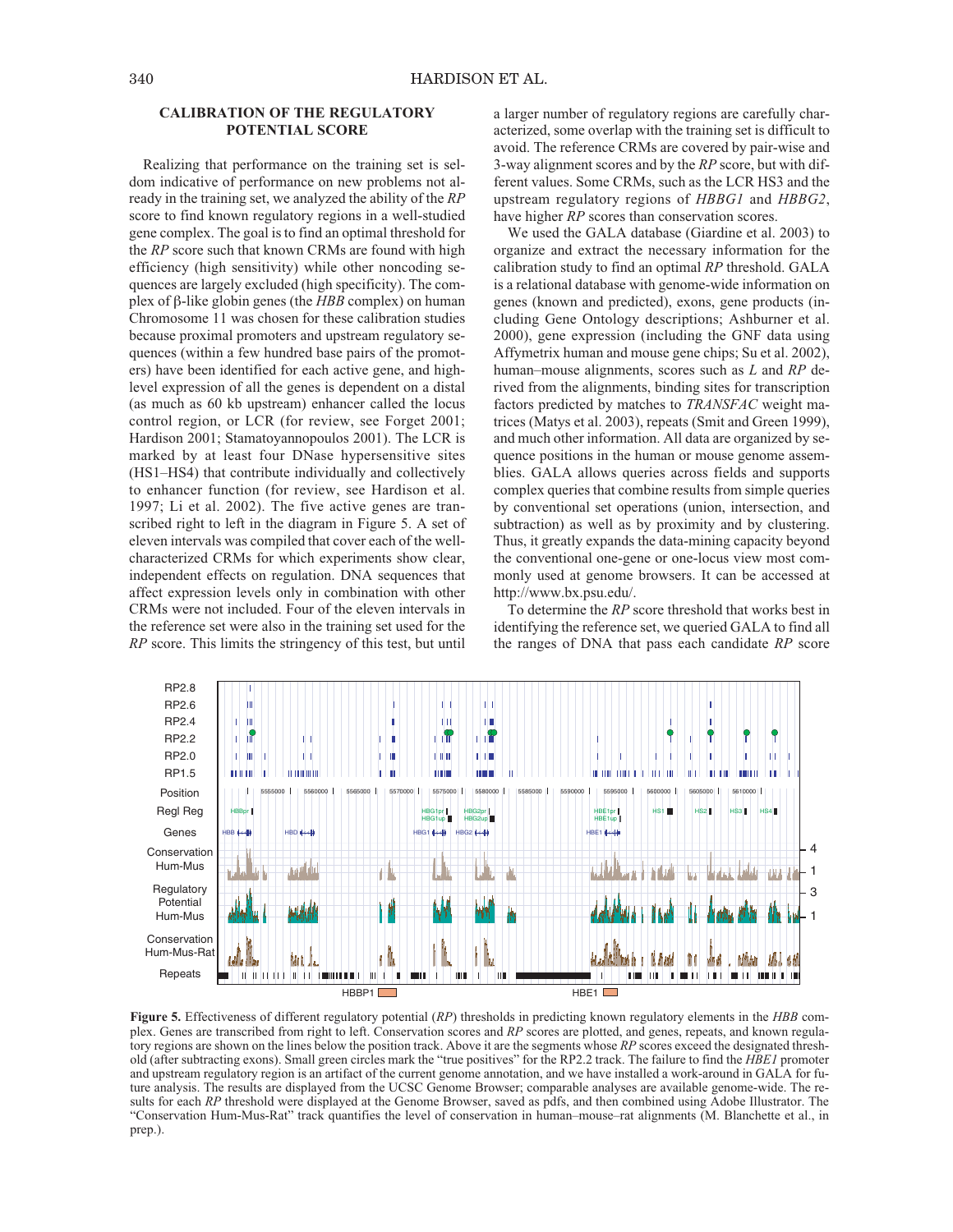threshold in the 68-kb interval encompassing the *HBB* complex, including the LCR. After subtracting the exons, the set of DNA intervals passing the threshold were diagramed using an automatic connection between GALA and the UCSC Genome Browser (Fig. 5). As expected, higher thresholds returned fewer intervals, and these sets were enriched in the reference CRMs. For *RP* = 2.2, nine of the eleven reference CRMs are returned. The two that are missing (promoter and upstream regulatory region of *HBE1*) are artifacts of the annotation. They were lost because the annotation of this gene uses a minor promoter in the upstream region, thereby including the CRMs in the annotated "first exon." The "false positives," i.e., intervals meeting the filtering thresholds but not annotated as regulatory regions, are a mixture of overprediction, true regulatory regions that have not been tested, and a few artifacts of incomplete annotation, such as the pseudogene *HBBP1*, which is not in the annotation but whose exons pass the filters.

Detailed comparison between the intervals passing the filters and the reference CRMs shows that the specificity reaches a plateau around *RP* = 2.3 whereas sensitivity declines above this threshold (Fig. 6, left). Indeed, *RP* = 2.3 is a minimum in a cost function (Fig. 6, right), and hence we have used it as the threshold in further analysis. Further analysis using the clustering and proximity capabilities in GALA showed that combining this optimal *RP* threshold with a requirement that a DNA segment have a predicted binding site for GATA-1 improved the specificity from about 0.6 to 0.7. The upper limit on specificity is caused partly by incomplete analysis of potential *cis*regulatory elements even in the *HBB* complex.

## **EXPERIMENTAL TESTS OF PREDICTED** *cis***-REGULATORY MODULES**

The publicly available *RP*, *L*, and other scores can be combined with predictions of binding sites for any relevant transcription factors to predict CRMs genome-wide for a wide variety of mammalian tissues or stages of development. We have begun an extensive set of tests of the predicted CRMs for genes induced during late erythroid differentiation and maturation using the two somatic cell models mentioned in the introduction. Extensive analysis of microarray expression data has revealed a cohort of genes induced along with the β-globin genes (*Hbb-b1* and *Hbb-b2*) in both cell lines. Because the G1E cell line is responding directly to restoration of the activity of the GATA-1 transcription factor, we include predicted binding sites for GATA-1 in our predictions of CRMs. The cohort of coexpressed genes includes some previously known to be induced in erythroid cells, such as *Alas2*, which encodes the enzyme catalyzing the rate-limiting step in heme biosynthesis. Other genes such as *Hipk2* were not well known as erythroid-induced genes.

The gene *Alas2* is an example of our early predictions and tests. Using GALA to search for intervals meeting our criteria (*RP*-score at least 2.3, no exons, and a predicted GATA-1 site within 50 bp), we found four regions in the roughly 25-kb region encompassing human *ALAS2* (Fig. 7, top). (GALA for mouse with mouse–human *RP* scores is now available so that one can perform the analysis entirely from the perspective of the mouse genome.) One predicted CRM is the major promoter, another is in intron 8, which others have shown is an enhancer (Surinya et al. 1998). We focused on a predicted CRM in intron 1 for testing. A more detailed view from our interactive alignment viewer *Laj* (Wilson et al. 2001) shows that the region is strongly conserved and has a predicted GATA-1-binding site in both human and mouse (Fig. 7, bottom).

The strategy for testing the predicted CRMs for enhancer and silencer function is to add them to an expression cassette in which the green fluorescent protein gene is transcribed from a minimal *HBB* promoter, and then we force the test construct to integrate at a marked site in



**Figure 6.** Sensitivity and specificity (*left*) and cost (*right*) of *RP*-score thresholds applied to known regulatory elements in the *HBB* complex. The sensitivity (Sn) is the fraction of known elements found above the indicated threshold, and the specificity is the fraction of segments above the indicated threshold that are known regulatory elements. The cost is the fraction of segments above the indicated threshold that are "false positives" plus the fraction of known elements that are false negatives.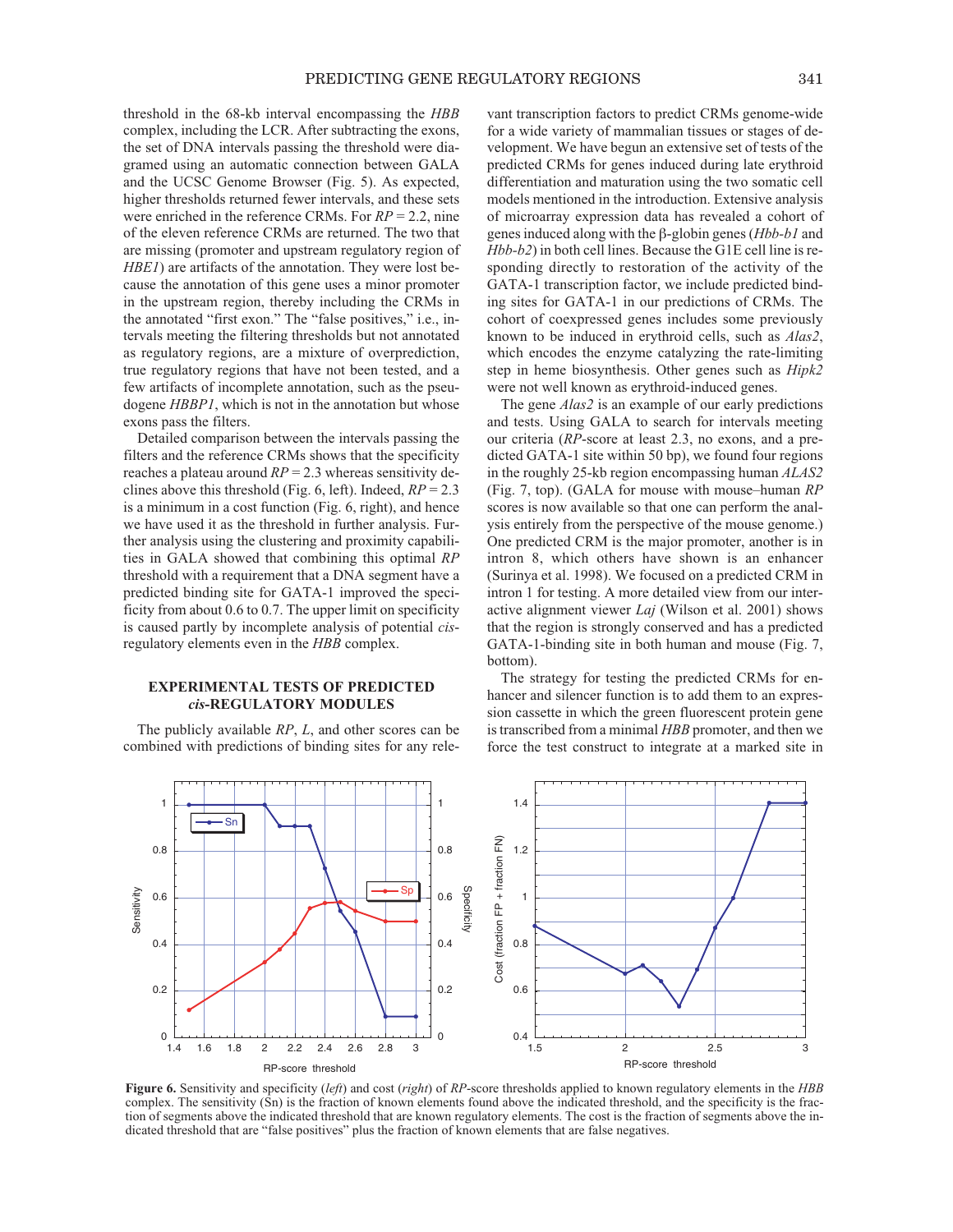

**Figure 7.** Predicted *cis*-regulatory modules for the *ALAS2* gene (first track under the positions) along with the gene structure (transcribed right to left, exons are boxes) and plots of conservation and regulatory potential (*RP*)-scores (*top*). This output was generated by GALA plus the UCSC Genome Browser. The boxed region was selected for experimental tests. The alignment in this region is shown in the lower panel, which is from our interactive alignment viewer *Laj* (Wilson et al. 2001). Note the presence of a conserved predicted GATA-1-binding site. GALA output can be viewed in the UCSC Browser, *Laj*, or other formats.

MEL cells (Bouhassira et al. 1997; Feng et al. 1999; Molete et al. 2001). Thus, we monitor expression levels in a very precise and accurate way, because the test constructs and parental constructs are at the same chromosomal position (Fig. 8A). The predicted CRM in intron 1 of the mouse ortholog, *Alas2*, was amplified by PCR from murine genomic DNA and ligated into the expression cassette. Both the test and parental expression cassettes were forced to integrate at locus RL5 in MEL cells.

The parental cassette with no enhancer expresses GFP, and it induces a small amount when cells are treated with HMBA (Fig. 8B). Addition of the predicted CRM from *Alas2* intron 1 increased the expression both before induction, showing an enhancer function, and after induction, showing that it also affects inducibility. The effect gets stronger with time of induction.

The predicted CRM is thus experimentally verified as an enhancer and as a sequence that confers erythroid inducibility. At this time, we have tested three predicted CRMs from three different genes and have found that two boost expression and one has no effect in this system. As

larger numbers of predicted CRMs are tested, we will be able to improve our models for predicting CRMs.

## **CONCLUSIONS**

Pair-wise and multiple whole-genome alignments of human, mouse, and rat are available and are being continually updated. These alignments, plus scores that provide guidance on the likelihood that a region is under selection or is rich in alignment patterns typical of *cis*-regulatory elements, are available at the Genome Browser and in our GALA database. Users can access these scores alone or in combination with other genomic features of interest (such as predicted binding sites for transcription factors, CpG islands, and exons) to find candidate CRMs throughout the genome. Calibration studies indicate that an *RP* threshold of 2.3 is effective for the *HBB* complex. Our early results on experimental tests based solely on these predictions are encouraging, and we expect continuing improvements in the predictive algorithms. The combination of bioinformatic predictions and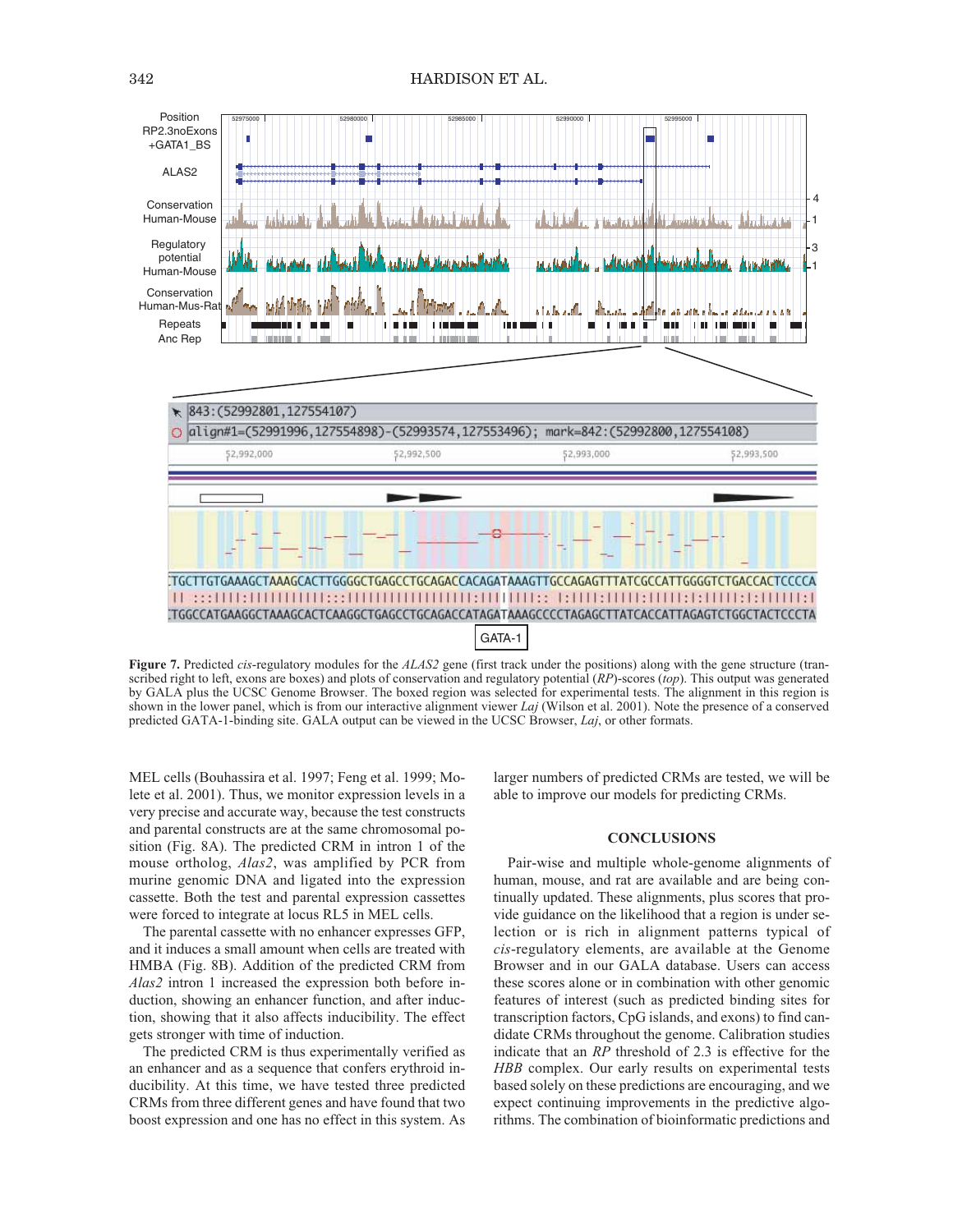

**Figure 8.** The predicted *cis*-regulatory module in intron 1 of *Alas2* enhances expression and increases inducibility. (*A*) The strategy for isolating and testing predicted CRMs using recombinase-mediated cassette exchange at locus RL5 of MEL cells (Feng et al. 1999) is shown. This procedure ensures that expression of all constructs is monitored after integration at the same chromosomal position. (*B*) Maps of the test and parental expression cassettes are on the left, and the FACS profiles of fluorescence from EGFP are plotted for cells uninduced (–) or induced (+) to erythroid maturation by treatment with HMBA. The fold enhancement and induction are shown on the right.

experimental tests in somatic cell developmental models can serve as a paradigm for global analysis of regulation in any tissue.

### **ACKNOWLEDGMENTS**

We thank the members of all the genome-sequencing consortia for determining the sequences and making them publicly available rapidly. R.C.H., S.Y., F.C., L.E., D.K., S.S., and W.M. were supported by National Human Genome Research Institute grant HG-02238 and the Huck Institute of Life Sciences of Penn State University, with additional support for L.E. from NHGRI grant HG-02325 and for R.C.H. from National Institute of Diabetes and Digestive and Kidney Diseases grant RO1 DK-27635; K.M.R., M.D., and W.J.K by NHGRI grant 1P41HG-02371; D.H. by NHGRI grant 1P41HG-02371 and the Howard Hughes Medical Institute.

#### **REFERENCES**

Ashburner M., Ball C.A., Blake J.A., Botstein D., Butler H., Cherry J.M., Davis A.P., Dolinski K., Dwight S.S., Eppig J.T., Harris M.A., Hill D.P., Issel-Tarver L., Kasarskis A., Lewis S., Matese J.C., Richardson J.E., Ringwald M., Rubin G.M., and Sherlock G. 2000. Gene ontology: Tool for the unification of biology. *Nat. Genet.* **25:** 25.

- Bailey J.A., Gu Z., Clark R.A., Reinert K., Samonte R.V., Schwartz S., Adams M.D., Myers E.W., Li P.W., and Eichler E.E. 2002. Recent segmental duplications in the human genome. *Science* **297:** 1003.
- Bouhassira E., Westerman K., and Leboulch P. 1997. Transcriptional behavior of LCR enhancer elements integrated at the same chromosomal locus by recombinase-mediated cassette exchange. *Blood* **90:** 3332.
- Chiaromonte F., Yap V.B., and Miller W. 2002. Scoring pairwise genomic sequence alignments. *Pac. Symp. Biocomput.* **2002:** 115.
- Chiaromonte F., Yang S., Elnitski L., Yap V., Miller W., and Hardison R.C. 2001. Association between divergence and interspersed repeats in mammalian noncoding genomic DNA. *Proc. Natl. Acad. Sci.* **98:** 14503.
- Collins F.S., Green E.D., Guttmacher A.E., and Guyer M.S. 2003. A vision for the future of genomics research. *Nature* **422:** 835.
- Elnitski L., Hardison R.C., Li J., Yang S., Kolbe D., Eswara P., O'Connor M.J., Schwartz S., Miller W., and Chiaromonte F. 2003. Distinguishing regulatory DNA from neutral sites. *Genome Res.* **13:** 64.
- Feng Y.Q., Seibler J., Alami R., Eisen A., Westerman K.A., Leboulch P., Fiering S., and Bouhassira E.E. 1999. Site-spe-